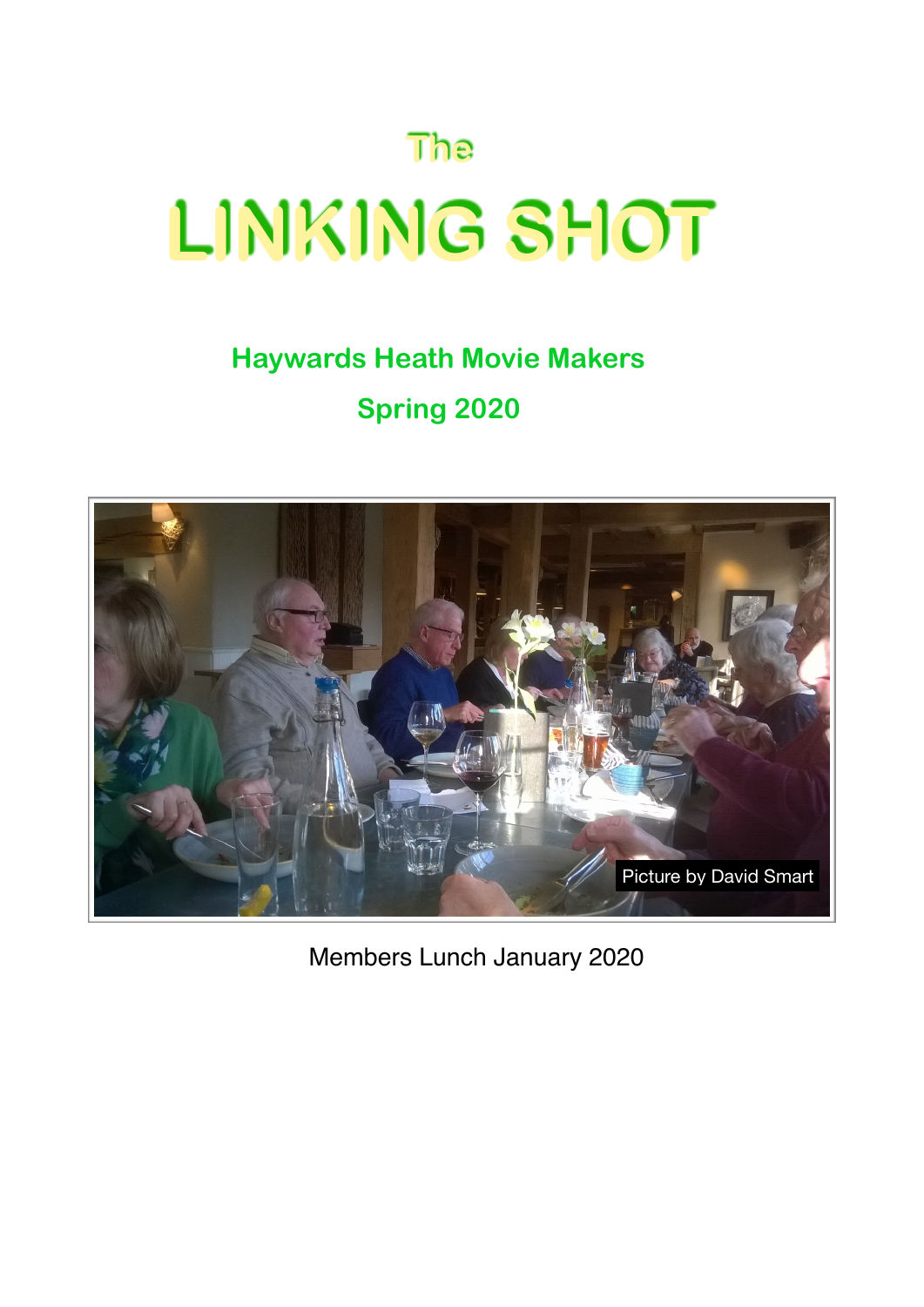## Chairman's Chat from David

I'm glad that we finally managed to hold our AGM and have a discussion and vote on the future of our club. Your committee has come up with a programme of events that I hope will suit everyone.

We've been having a spot of bother whilst editing our latest production. There were three of us involved with this process, although the bulk was carried out by one member. The problem came when the other two members wanted to see the results without having to travel. The total file size far exceeded the 2GB limit imposed by the free version of "wetransfer" and so we had to transfer the file via a high capacity memory stick. This is where the problem started, because the original edit file was from a Mac and one of the members came from the "other side of the Gate" so to speak! The memory stick had been formatted on the Mac and the contents were totally invisible to a PC! Luckily there is a solution which I will attempt to explain.

In order to be able to write and retrieve data to any memory device there has to be an "index" so that the device knows where to physically go to find it. In the early days, Microsoft used a system called FAT (File Allocation Table) which quickly became FAT32 (to cope with a 32 bit length). FAT32 is still used today by older memory devices, but has limitations on file size. The next step up was NTFS (New Technology File System) designed to cope with 64 bits.

Now Mac uses a different system to achieve the same result called HFS (Hierarchical File System) now upgraded to HFS+. The upshot of this is that FAT32 devices cannot be read by a Mac and an HFS+ device cannot be read by a PC! An NTFS device can sometimes be read by a Mac, but this can be too unreliable to consider. Luckily however, there is a format that is compatible with both Mac and PC, called exFAT. Most high capacity memory sticks that you buy now are already exFAT formatted. Just check your own sticks by looking at its' properties if you are wanting to exchange data between Mac and PC.

I hope this has helped someone. That's all for now.

## David Fenn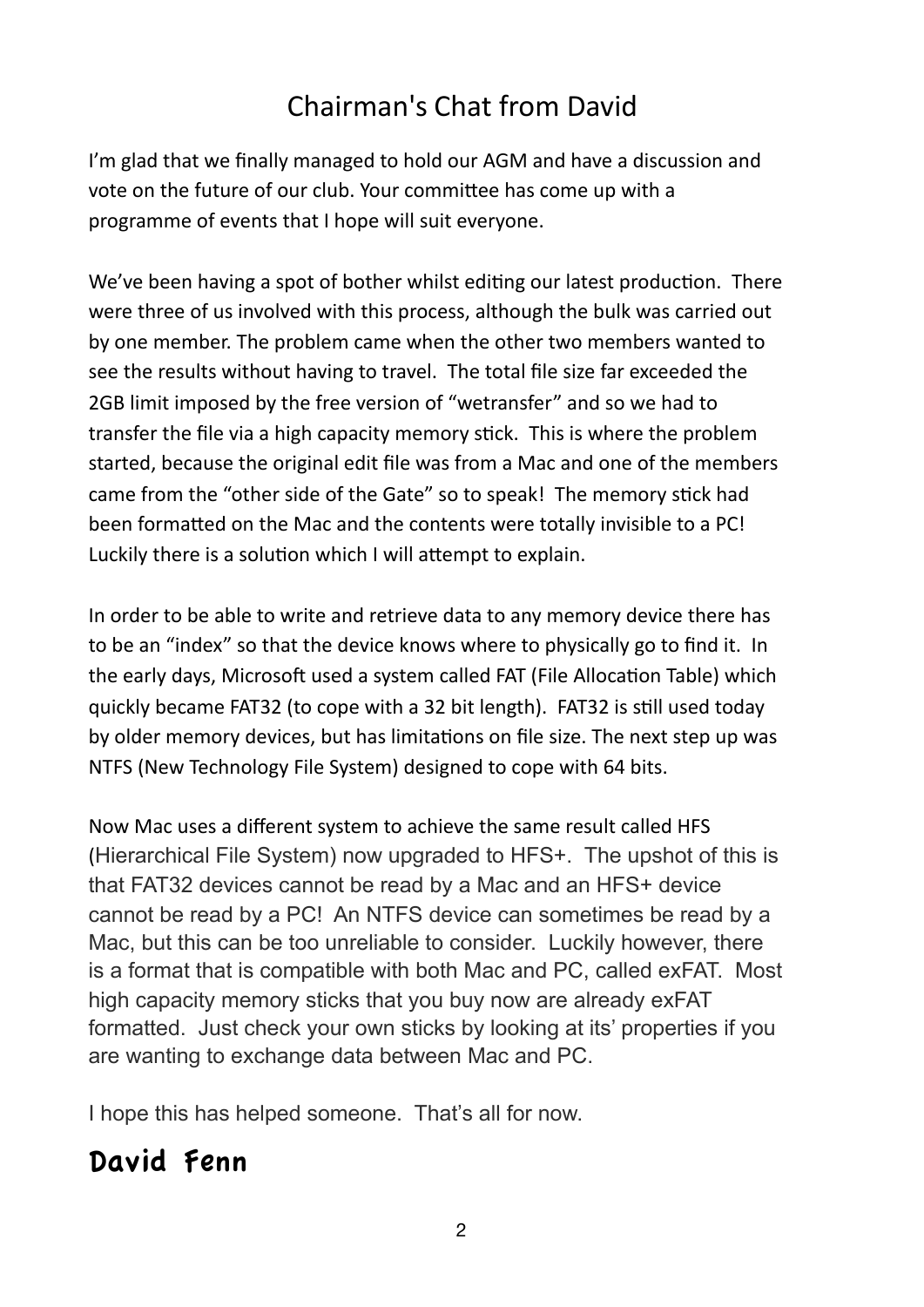### **Editorial**

#### **Meeting dates**

We find ourselves in unprecedented times. After losing 4 members in the last 12 months we now have only 21 members. At the AGM our Treasurer Ray explained that, unless there is a substantial increase in subs, less members means less income. He made suggestions for economies of which the most effective would be to have less meetings. After discussion at the AGM and some room availability research by Liz we settled on a regular meeting date of the fourth Tuesday in each month (i.e. the one between 22nd and 28th). June and July will be external events allocated to the group outing and the BBQ and we never meet in August. Thus we only have to pay the hire fee for nine meetings in the Upper Room. Now, with coronavirus we are locked down without any meetings. So the list becomes out of date and will not be included in this issue.

#### **Competitions**

With less members we have less films being made and therefore less material to fill our evenings. In the past we have had three separate competition evenings. It had already been noticed that there were very few entries in the individual categories of the Holiday competition evening in March, the Non-Fiction evening in June and the main Competition evening in October (comprising the Fiction, Novice, Alan Early and 60 Second). There have not been any Novice entries for some years. So it was decided combine the Holiday, Non-Fiction and Fiction categories into a single evening of films for external judging to be held in October. We will change to just certificates rather than engraved cups (saving on the cost of engraving) for Best Film, Best Editing and Best Sound. The internally judged 60-second and Alan Early (5 minutes to a set theme) competitions will be held in November.

#### **Allan Tyler**

Allan had previously stood down as a member after being told he could no longer drive. Then he died shortly before Christmas but his funeral could not be held until January, which was beyond the publication of the last issue of Linking Shot. An obituary by David Smart appears overleaf.